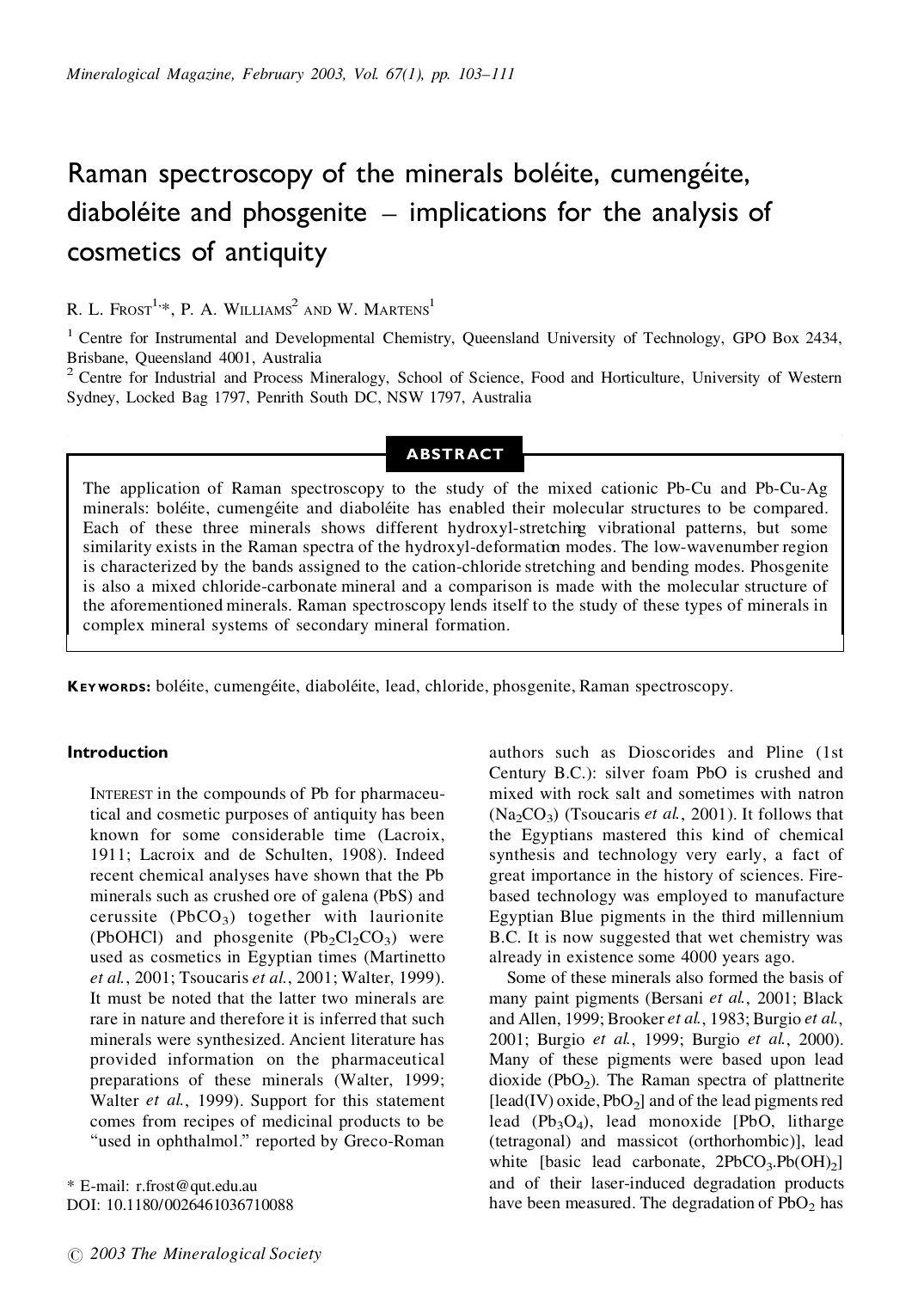been shown to follow the pathway  $PbO_2 \rightarrow Pb_3O_4$  $\rightarrow$  PbO (litharge)  $\rightarrow$  PbO (massicot); the shorter the wavelength of the excitation line, the greater its power. The Raman spectrum of  $PbO<sub>2</sub>$  showed three bands, at 653, 515 and 424  $\text{cm}^{-1}$ , identified as arising from the  $B_{2g}$ ,  $A_{1g}$  and  $E_g$  modes respectively, by analogy with the correspondingmodes of isostructural SnO<sub>2</sub> (776, 634 and 475 cm<sup>-1</sup>). What is of particular importance is that the synthetic minerals such as laurionite and phosgenite, which were used by the ancient Egyptians, have not been analysed by Raman spectroscopy. In fact few Raman or infrared (IR) spectra of these two minerals have been forthcoming.

#### **Experimental**

### *Minerals*

The minerals used in this study were supplied by the Australian Museum (ASM). The minerals have been characterized by both X-ray diffraction (XRD) and by chemical analysis using ICP-AES techniques.

The following samples were used: (a) sample ASM-D49056 boléite from the Amelia Mine, Santa Rosalia, Baja, California, Mexico; (b) sample ASM-D 27575 cumengéite Beleo, Baja California, Mexico; (c) sample ASM D36845 diaboléite from Mannoth mine, Tiger, Arizona, USA; and (d) sample ASM D191881 phosgenite from Consols mine, Broken Hill, South Australia.

### *Raman microprobe spectroscopy*

Crystals of the minerals were placed and orientated on a polished metal surface on the stage of an Olympus BHSM microscope, which is equipped with  $10\times$  and  $50\times$  objectives. The microscope is part of a Renishaw 1000 Raman microscope system, which also includes a monochromator, a filter system and a Charge Coupled Device (CCD). Raman spectra were excited by a Spectra-Physics model 127 He-Ne laser (633 nm) at a resolution of 2 cm<sup>-1</sup> in the range between 100 and 4000 cm<sup>-1</sup>. Repeated acquisition using the highest magnification was accumulated to improve the signal to noise ratio in the spectra. Spectra were calibrated using the  $520.5 \text{ cm}^{-1}$  line of a silicon wafer.

### *IR spectroscopy*

Infrared (IR) spectra were obtained using a Nicolet Nexus 870 FTIR spectrometer with a smart endurance single bounce diamond ATR cell. Spectra over the 4000 to  $525 \text{ cm}^{-1}$  range were obtained by the co-addition of 64 scans with a resolution of  $4 \text{ cm}^{-1}$  and a mirror velocity of 0.6329 cm/s.

Spectroscopic manipulation such as baseline adjustment, smoothing and normalization were performed using the Spectracalc software package GRAMS (Galactic Industries Corporation, New Hampshire, USA). Band component analysis was undertaken using the Jandel 'Peakfit' software package, which enabled the type of fitting function to be selected and allows specific parameters to be fixed or varied accordingly. Band fitting was done using a Gauss-Lorentz cross-productfunction with the minimum number of component bands used for the fitting process. The Gauss-Lorentz ratio was maintained at values  $>0.7$  and fitting was undertaken until reproducible results were obtained with squared correlations of  $r^2 > 0.995$ .

#### **Results and discussion**

Phosgenite is an example of a mixed halogencarbonate species of formula  $(Pb_2CO_3Cl_2)$ . This mineral is compositionally related to northupite, parisite and bastnäsite but is structurally different, belonging to space group *P*4/*mbm* and factor group  $D_{4h}$ . The carbonate ion lies on  $C_{2v}$  sites and this results in considerable symmetry reduction as may be evidenced by the splitting of the  $v_3$  and  $v_4$ bands. The mineral, which is in some ways compositionally related, is diaboléite  $(Pb_2CuCl_2(OH)_4)$  (Abdul-Samad *et al.*, 1981). In this mineral, stoichiometrically the carbonate has been replaced by hydroxyl units. This is a mixed anionic and a mixed cationic species. The crystal structure of diaboléite,  $Pb_2Cu(OH)_4Cl_2$ , is tetragonal, *P4mm*,  $a = 5.880(1)$ ,  $c = 5.500(2)$  Å,  $V =$ 190.1 (1)  $A^3$ ,  $Z = 1$  (Cooper and Hawthorne, 1995). There is one unique  $Cu^{2+}$  position coordinated by four  $(OH^-)$  and two  $Cl^-$  anions; the  $Cl^-$  anions occupy the apical positions, and the Cu octahedron shows the [4+2] distortion typical of  $Cu<sup>2+</sup>$  oxides and oxysalts. There is one unique Pb<sup>2+</sup> position coordinated by four  $(OH^{-})$ and four  $Cl^-$  anions. All the  $OH^-$  units form short  $(0.246 \text{ nm})$  bonds with  $\text{Pb}^{2+}$ , and lie to one side of the cation, whereas the  $Cl^-$  anions all form long  $(0.322$  and  $0.340$  nm) bonds with  $Pb^{2+}$ , and are on the other side of the cation.  $Pb^{2+}$  shows a onesided coordination typical of stereoactive lonepair behaviour. There are two unique Cl<sup>-</sup>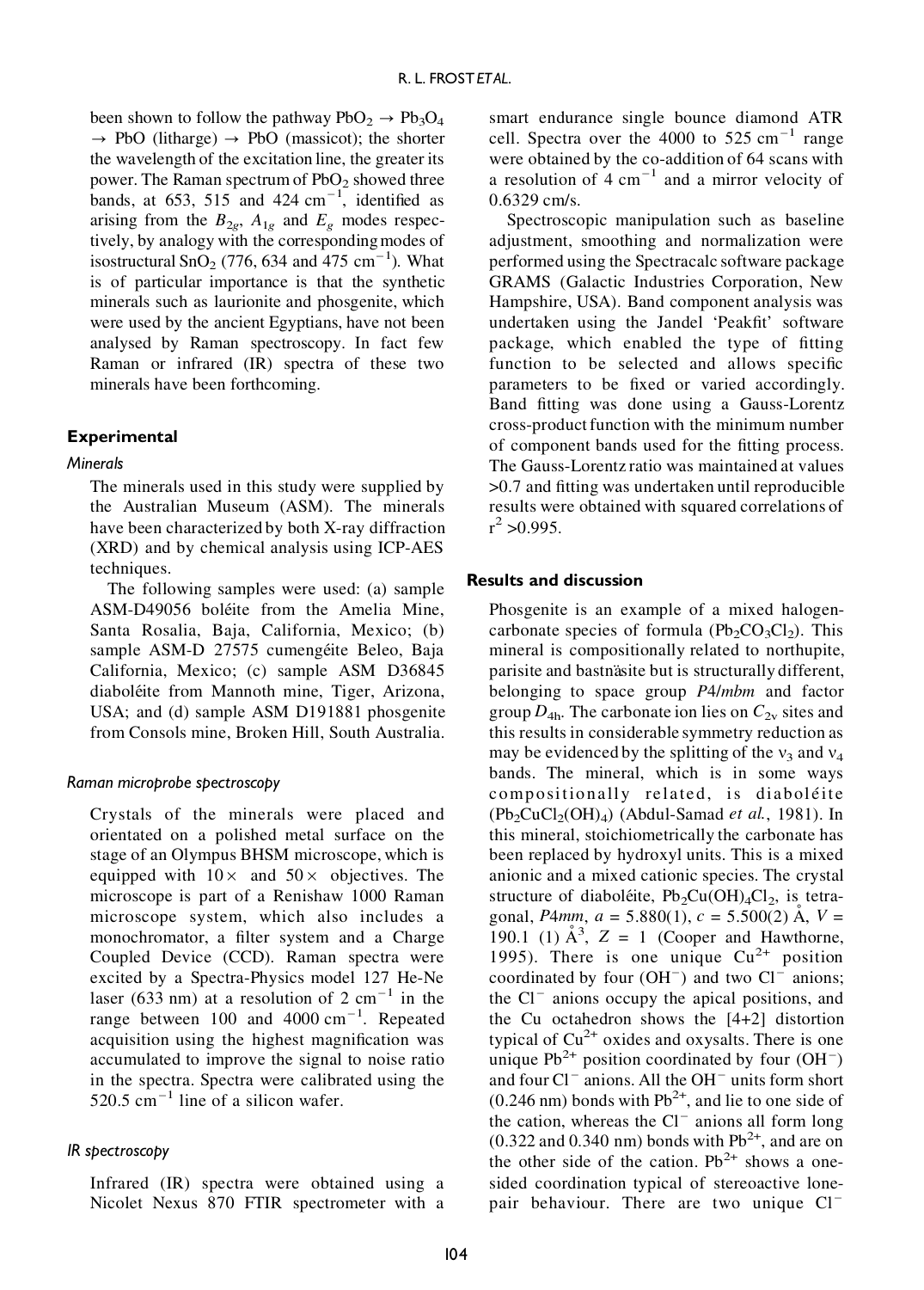positions; one is strongly bonded to  $Cu^{2+}$  and  $Pb^{2+}$ cations, whereas the other is primarily held in place by a network of hydrogen bonds emanating from the  $(OH^-)$  groups. The Cu octahedra form corner-sharing chains along the *c* axis, and these chains are cross-linked by  $Pb^{2+}$  cations and by hydrogen bonding.

Boléite originally written as  $Pb_{26}Ag_9Cu_{24}$  $Cl_{62}(OH)_{47}$ .H<sub>2</sub>O has been found to be of formula  $KPb_{26}Ag_9Cu_{24}Cl_{62}(OH)_{48}$  (Cooper and Hawthorne 2000). The crystal structure is distorted cubic (Gossner, 1928; Gossner, 1930; Rouse, 1973). Potassium was detected by electron-microprobe analysis, but the amount determined was only 50% of the amount indicated by site-scattering refinement. However, the refinement results show K to be disordered within a large cage in the structure, and the electron-beam bombardment probably induces rapid migration of K within the structure. The IR spectroscopy showed that there is no  $H<sub>2</sub>O$ present in the structure (Cooper and Hawthorne, 2000). In some ways cumengéite is compositionally related to boléite as it is a mixed cationicanionic species (Humphreys *et al.*, 1980). The crystal structure of cumengéite  $(Pb_{21}Cu_{20})$  $Cl_{42}(OH)_{40}$ ) is tetragonal, with unit-cell parameters  $a = 15.065$  and  $c = 24.436$  Å, space group  $I4/mmm$ ,  $Z = 2$  (Hawthorne and Groat, 1986). The cumengéite structure shows a very diverse range of cation coordinations. There are five distinct Pb sites with the following coordination polyhedra: octahedron, square antiprism, augmented trigonal prism, distorted biaugmented trigonal prism, and

regular biaugmented trigonal prism. There are two Cu sites. The coordination polyhedra share elements to form prominent columns or rods of polyhedra parallel to the *c* axis and centred on the 4-fold axes of the unit cell.

### *Hydroxyl-stretching bands*

The Raman spectra of the four minerals: (a) phosgenite, (b) boléite, (c) diaboléite and (d) cumengéite in the 3200 to 3700 cm<sup>-1</sup> region are shown in Fig. 1. The results of the band component analysis of the separate regions are reported in Table 1. Of course phosgenite contains no water or hydroxyl groups and Raman spectroscopy clearly shows the absence of any hydroxyl-stretching vibrations. X-ray crystallography combined with the application of IR spectroscopy to show the presence/absence of water molecules, indicates that no water molecules are present in the formulae of boléite, diaboléite and cumengéite. Only hydroxyl units are present. For boléite, three Raman bands are observed at  $3448$ ,  $3408$  and  $3371$  cm<sup>-1</sup>. The bands are broad with half widths of 71.0, 21.0 and  $164 \text{ cm}^{-1}$ . One possible interpretation of the first two bands is that they are the antisymmetric and symmetric stretching vibrations of the OH units.

For diaboléite, hydroxyl-stretching bands are observed at 3525, 3465, 3452, 3436 and  $3340 \text{ cm}^{-1}$ . The band component analysis of the hydroxyl-stretching region for this mineral is shown in Fig. 2*a*. Infrared analysis was attempted using the diamond ATR cell but was not



FIG. 1. Raman spectra of the hydroxyl-stretching region of (a) phosgenite, (b) bolette, (c) diabolette and (d) cumengéite.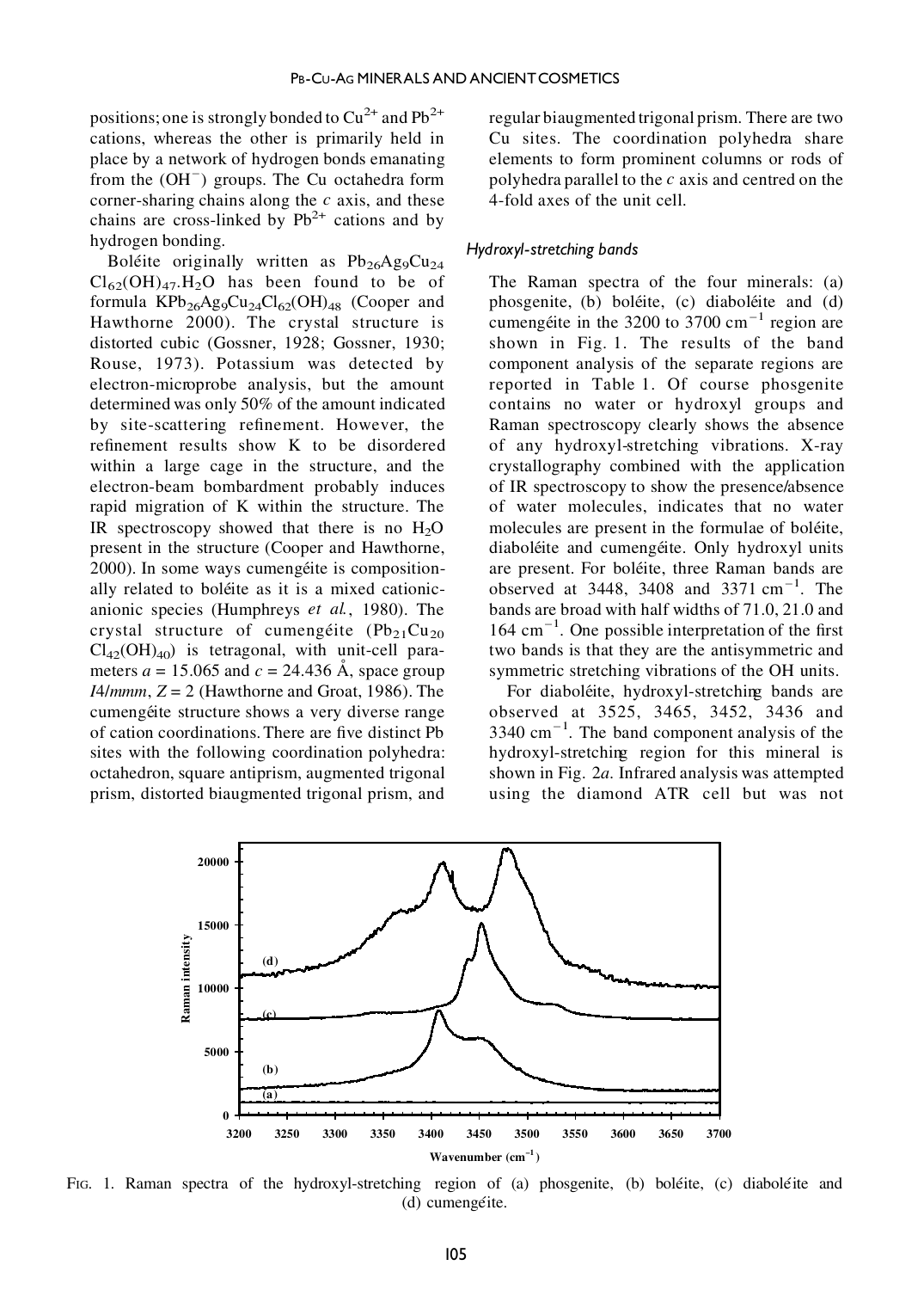| Phosgenite<br>Raman                          | Raman<br>(Rulmont,<br>1978)            | IR<br>(this<br>work) | $_{\rm IR}$<br>(Farmer,<br>1974)          | IR<br>(Rulmont,<br>1978) | Boléite<br>Raman                       | Diaboléite<br>Raman                  | $_{\rm IR}$                            | Cumengéite<br>Raman                                          | Suggested<br>assignement                 |
|----------------------------------------------|----------------------------------------|----------------------|-------------------------------------------|--------------------------|----------------------------------------|--------------------------------------|----------------------------------------|--------------------------------------------------------------|------------------------------------------|
|                                              |                                        |                      |                                           |                          | 3448<br>3408<br>3371                   | 3525<br>3465<br>3452<br>3436<br>3410 | 3466<br>3426<br>3358<br>3340           | 3588<br>3482<br>3413<br>3366                                 | Hydroxyl stretching                      |
| 1672<br>1518<br>1384<br>1327<br>1304<br>1293 | 1670<br>1417<br>1326                   | 1660<br>1608<br>1378 | $1510 (v_3)$<br>1350 $(v_3)$              | 1510<br>1346             |                                        |                                      |                                        |                                                              | Carbonate<br>antisymmetric<br>stretching |
| 1061 $(v_1)$<br>$1058(v_1)$                  | 1062                                   |                      |                                           |                          |                                        |                                      |                                        |                                                              | Carbonate<br>symmetric stretching        |
| 833<br>760<br>667                            | 834<br>666                             | 838                  | 838 $(v_2)$<br>760 $(v_4)$<br>653 $(v_4)$ | 837<br>760<br>650        | 921<br>817<br>757<br>731<br>696<br>478 | 978<br>781<br>672<br>538<br>468      | 846<br>794<br>673<br>632<br>594<br>563 | 1023<br>984<br>891<br>830<br>797<br>715<br>676<br>500<br>465 |                                          |
|                                              |                                        |                      |                                           | 309                      | 455<br>386<br>361<br>300               | 437<br>365<br>294                    |                                        | 376<br>347<br>307                                            |                                          |
| 282                                          | 282<br>252                             |                      |                                           |                          | 234<br>215                             | 227                                  |                                        | 271<br>243                                                   |                                          |
| 182<br>176<br>152                            | 186<br>182<br>178<br>155<br>152<br>129 |                      |                                           | 145<br>115               | 161<br>146<br>128                      | 175<br>149<br>130                    |                                        | 192<br>154                                                   |                                          |
|                                              | 107                                    |                      |                                           | 91<br>80<br>61           |                                        |                                      |                                        |                                                              |                                          |

TABLE 1. Raman spectroscopic results for the minerals: phosgenite, boléite, diaboléite and cumengéite.

successful. Spectra could have been obtained by crushing or grinding the samples but this was not possible because the samples are unique and are on loan. This actually demonstrates the power of Raman spectroscopy, since the spectra can be measured without harming the crystals in any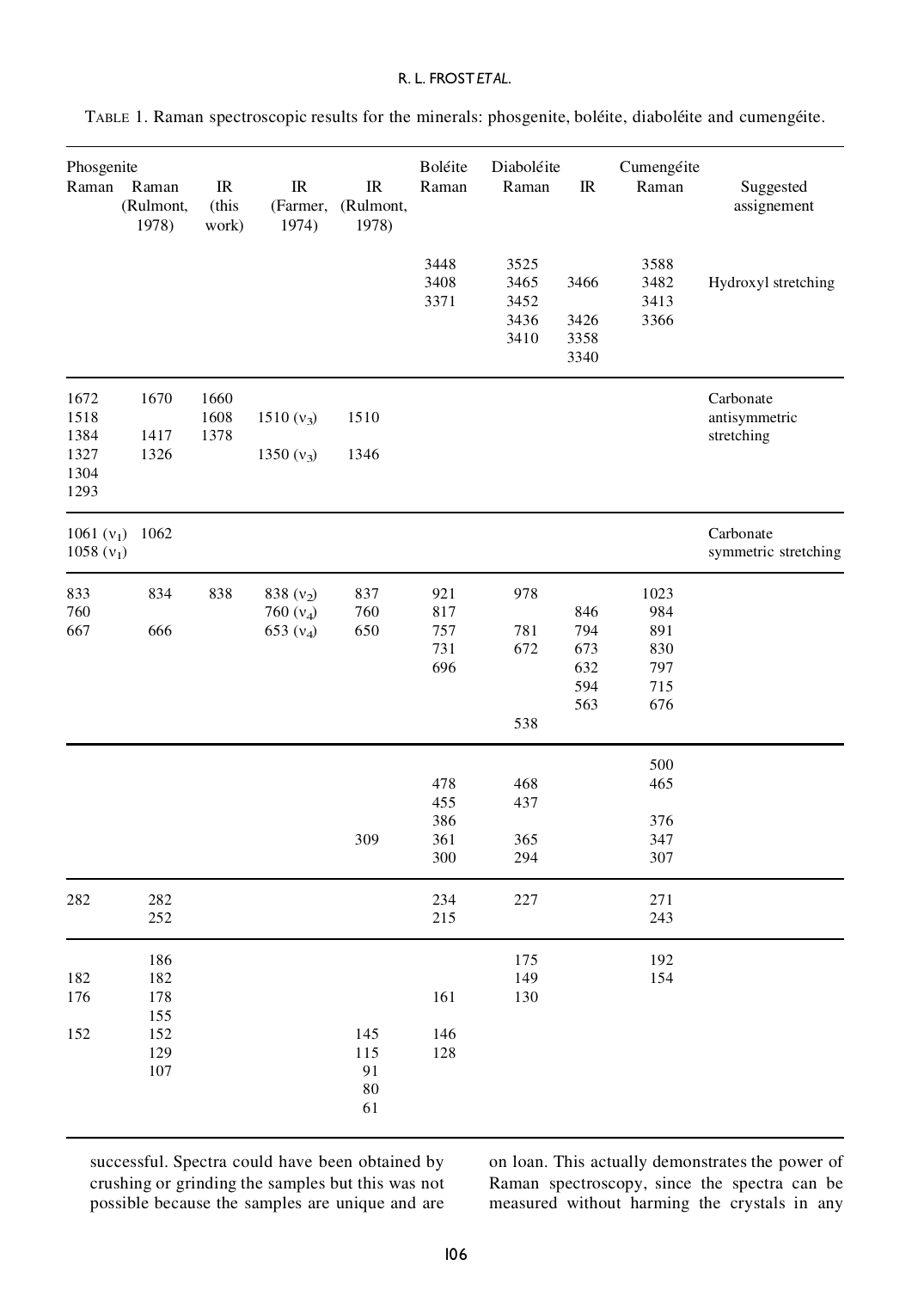

FIG. 2. Band component analysis of the hydroxyl-stretching region of the Raman spectrum of (a) diabole<sup>\*</sup>ite and (b) cumengéite.

way. In the crystal of diaboléite there are two cations. The  $Cu^{2+}$  is bonded to four OH units in a square plane arrangement. The  $Pb^{2+}$  is bonded to four OH units and four  $Cl^-$  units. The structure is distorted. It is apparent that the two types of hydroxyl units, depending on whether the OHs are bonded to the  $Cu^{2+}$  or the Pb<sup>2+</sup>, are different. There are apparent in the spectra three sets of bands: (a)  $3465$  and  $3526 \text{ cm}^{-1}$ , (b) 3436 and 3452 cm<sup>-1</sup> and (c) 3340 and 3405 cm<sup>-1</sup> (very low intensity). The first pair of bands (a) is assigned to the symmetric and antisymmetric stretching vibrations of OH units associated with the Pb cation. The second set of bands is likewise associated with the Cu cation. The question arises

as to the origin of the third set of bands (c). It must be remembered that Raman spectroscopy functions on a picosecond timescale compared with the long-time measurements of X-ray diffraction where a time average structure is determined. It is possible that an interaction occurs between the Cl anion and an adjacent hydroxyl unit and forms a hydrogen bond of the type Cl –HO bond. Hence the two bands observed at 3340 and 3405  $cm^{-1}$  are associated with hydroxyl units, which are strongly hydrogen bonded. The Raman spectrum of cumengéite (Fig. 2*b*) although of low signal to noise ratio, shows three strong bands at 3482, 3413 and 3366 cm–1 . Low intensity bands are observed at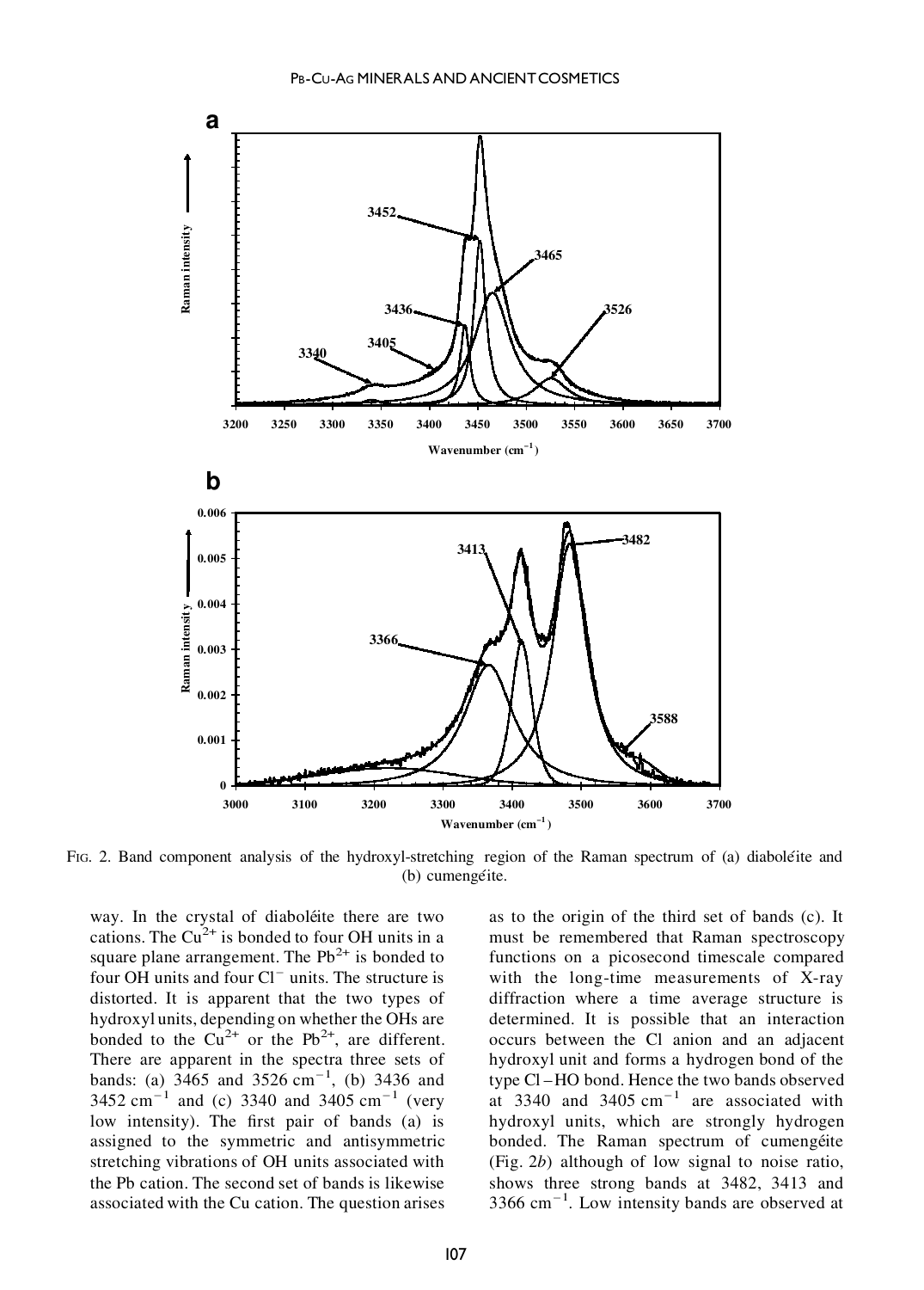3588 and around  $3180 \text{ cm}^{-1}$ . The structure of the hydroxyls in cumengéite is complex. One possible attribution of the bands is that the 3413 and  $3482 \text{ cm}^{-1}$  is the symmetric and antisymmetric OH-stretching vibrations. The band at 3366  $cm^{-1}$ may be attributed to the strong OH bond formed through the transient migration of the Cl anion.

# *Hydroxyl deformation modes of bole¨ite, diabole¨ite and cumenge¨ite*

The Raman spectra of the three lead chloridehydroxy compounds are shown in Fig. 3. The results of the band component analysis are reported in Table 1. In the low-wavenumber region from  $100$  to  $1000 \text{ cm}^{-1}$ , two types of bands will be observed: (a) those ascribed to the hydroxyl deformation modes, and (b) those assigned to the PbCl and CuCl vibrations. The authors have shown in previous publications that the cation-Cl stretching vibrations occur at positions  $\leq 550 \text{ cm}^{-1}$ ; therefore the bands in Fig. 3 must be due to the hydroxyl deformation modes. Sometimes these hydroxyl deformation bands are more definitive than the hydroxyl stretching vibrations because of band overlap of the latter. For boléite, bands attributed to the hydroxyl deformation modes are observed at 921, 817, 757, 731 and  $696 \text{ cm}^{-1}$ . In the most recent structure of boléite  $(KPb_{26}Ag_9Cu_{24}Cl_{62}(OH)_{48})$ (Cooper and Hawthorne, 2000), there are 48 hydroxyls present. In the hydroxyl-stretching region there were six bands observed. Thus one would expect six hydroxyl deformation modes. We observe five bands, although the band at 817 cm–1 is broad and could be resolved into a second component. Thus the analysis of the hydroxyl deformation region is in agreement with that for the hydroxyl-stretching region of boléite.

In contrast, two hydroxyl deformation modes are observed for diaboletie  $(Pb_2CuCl_2(OH)_4)$ . For diaboléite, six hydroxyl-stretching vibrations were observed at 3526, 3465, 3452, 3436, 3405 and  $3340 \text{ cm}^{-1}$  and two hydroxyl deformation modes at 781 and 672  $\text{cm}^{-1}$  are observed. A low-



FIG. 3. Raman spectra of the  $600-1000$  cm<sup>-1</sup> region of (a) boléite,  $(b)$  diaboléite and  $(c)$  cumengéite.

FIG. 4. Raman spectra of the carbonate region of phosgenite.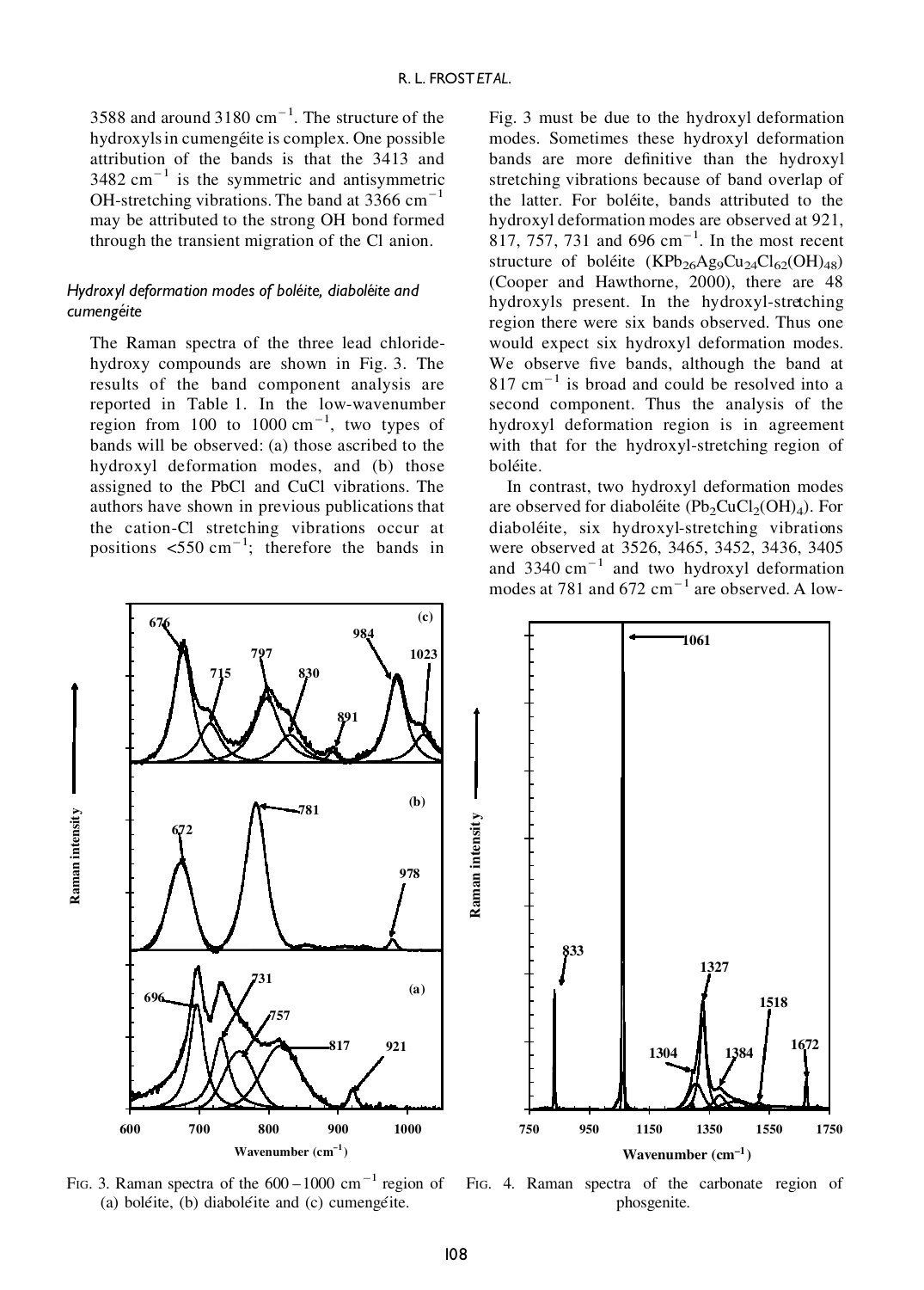intensity band at 978  $\text{cm}^{-1}$  is also observed. One possibility is that the band may be due to isomorphic substitution by sulphate. If this is the case then the bands at 781 and 672  $\text{cm}^{-1}$  are the hydroxyl deformation modes. X-ray diffraction determines a time-averaged structure and low concentrationsof sulphate may not be detected by XRD whereas Raman spectroscopy readily detects very small concentrations of sulphate. Such comments are also true for the cumengéite sample. Two bands are observed at 984 and 1023 cm–1 , which are assigned to the symmetric and antisymmetric stretching modes of sulphate. There has been some isomorphic replacement of the chloride by sulphate anions in the cumengetie structure. Just as X-ray crystallography suggests, the structure as shown by Raman spectroscopy of cumengéite is complex. This complexity is reflected in the number of hydroxyl deformation modes observed. Bands are observed at 830, 797, 715 and  $676 \text{ cm}^{-1}$ . Since boléite and cumengéite are compositionally related, some similarity between the Raman spectra of these two minerals in the hydroxyl deformation region is observed.

#### *Phosgenite carbonate structure*

The chemistry of the mineral phosgenite has been studied for a long time (Ferraris, 1907; Mugge, 1914; Sillen and Petterson, 1944; Sillen and Pettersson, 1946). The Raman spectrum of phosgenite shows an extremely intense band at  $1061$  cm<sup>-1</sup> (Fig. 4). The band is assigned to the carbonate  $(v_1)$  symmetric stretching vibration. A very low-intensity band is also observed at 1058 cm–1 . This band may be attributed to the CO stretching vibration of the isotopic CO of carbonate. The bandwidth (as FWHM) of the  $1061 \text{ cm}^{-1}$  band is 4.8 cm<sup>-1</sup>. The position of this symmetric stretching vibration is in excellent agreement with that published by Rulmont (Rulmont, 1978). The band is not observed in the IR spectra either in this work or in published results. The second most intense band is that observed at 833  $cm^{-1}$ . This band is assigned to the  $v_2$  OCO bending mode. A band in this position was reported for the Raman spectrum of synthetic phosgenite (Rulmont, 1978). The bandwidth is  $4.0 \text{ cm}^{-1}$ , showing an extremely sharp Raman band. Figure 4 also shows bands at 1672, 1518, 1384, 1327 and 1304  $\text{cm}^{-1}$ . The positions of these bands are in excellent agreement with published results (Rulmont, 1978). The  $1670 \text{ cm}^{-1}$  band is also sharp with a bandwidth

of 8.0 cm<sup>-1</sup>. This band is of  $A_{1g}$  symmetry (Rulmont, 1978). The bands at 1384, 1327 and 1304 cm<sup>-1</sup> are assigned to the  $v_3$  modes. The observation of several bands in this position is an indication of the loss of site symmetry of the carbonate anion in the phosgenite structure. The bands at 760 and 666 cm<sup>-1</sup> are assigned to the  $v_4$ bending modes. The bands are in good agreement with those published by Farmer (1974).

#### Low-wavenumber region

The Raman spectrum of phosgenite, boléite, diaboléite and cumengéite in the low-wavenumber region are shown in Fig. 5. For phosgenite, the spectrum is dominated by two very intense Raman bands at 182 and 152  $\text{cm}^{-1}$ . These bands have been assigned to the  $A_{1g}$  and  $E_g$ modes of phosgenite and are attributed to ClPbCl bending modes (Rulmont, 1978). Two lowintensity bands are observed at 664 and



FIG. 5. Raman spectra of the  $100-500$  cm<sup>-1</sup> region of (a) phosgenite, (b) boléite, (c) diaboléite and (d) cumengéite.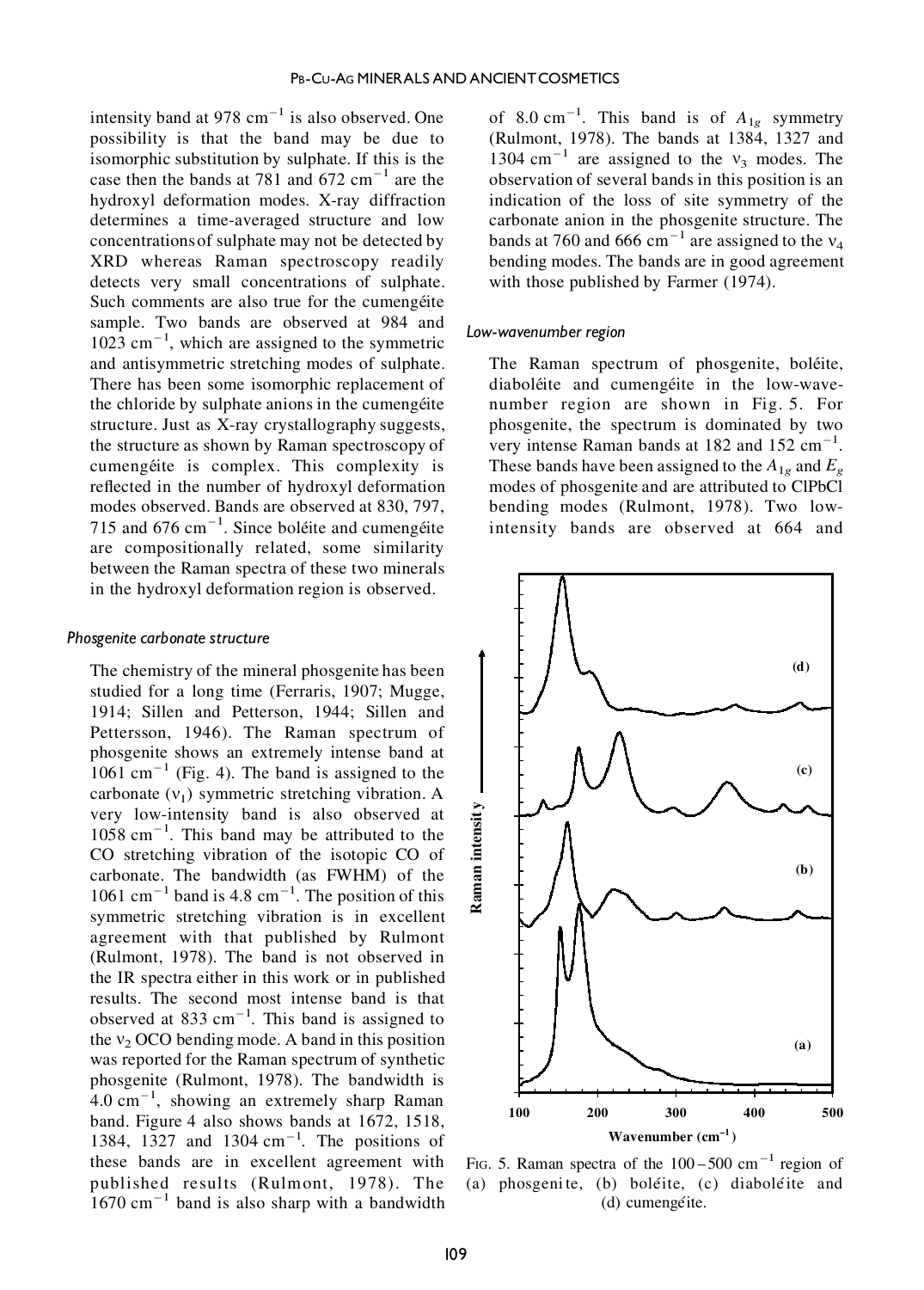$649 \text{ cm}^{-1}$ . One possibility is that these bands are of  $A_{1g}$  symmetry and are attributed to the CuCl stretching modes. It is not understood why the bands are of such low intensity. Very lowintensity bands are also observed at 282 and  $252 \text{ cm}^{-1}$  in agreement with the published data of Rulmont (1978). Since the Raman spectrum of phosgenite will not have any carbonate bands below  $400 \text{ cm}^{-1}$ , then any bands below this position may be attributed to PbCl vibrational modes. This then allows a comparison to be made with the low-wavenumber region of boléite, diaboléite and cumengéite.

The Raman spectra of the low-wavenumber region can be used to easily distinguish between the four minerals studied. The Raman spectrum of boléite shows Raman bands at 478, 455 and 386, 361, 300, 234, 215, 160 146 and 128 cm–1 . The most intense band is that at  $160 \text{ cm}^{-1}$ . This band is complex and may be deconvoluted into at least two bands at 160 and 146  $\text{cm}^{-1}$ . These two bands are assigned to the Cl*M*Cl bending modes where  $M = Pb$ , Cu or Ag. The two bands at 455 and 361 cm–1 may be due to the *M*Cl-stretching vibrations. The bands at 234 and 215 are attributed to hydrogen bonding  $(OH-O)$  type vibrations in the structure.

In some respects there is a reasonable comparison between the low-wavenumber spectrum of diaboléite and boléite. Compositionally the two minerals are related. Boléite has Ag in the structure and both minerals are the mixed cationic basic chloride minerals of Pb and Cu. The Raman spectrum of diaboléite shows bands at 468, 437,  $365$  and 294 cm<sup>-1</sup>. Further bands below  $\lambda$  $300 \text{ cm}^{-1}$  are observed at 227, 175, 149 and 130 cm–1 . The most intense band is observed at  $227 \text{ cm}^{-1}$  and this band has previously been assigned to the OH –O hydrogen bonding vibrations. The second most intense band is that at  $174 \text{ cm}^{-1}$ . This band may be compared with the most intense band in the Raman spectrum of boléite at 161 cm<sup>-1</sup> and is assigned to the ClMCl bending mode where for diaboletie  $M = Pb$  or Cu. The ionic radii of  $Cu^{2+}$  and Pb<sup>4+</sup> are 0.072 and 0.084 nm, respectively, whereas the ionic radius of Ag<sup>+</sup> is 0.126 nm. The ionic radii of  $Cu^{2+}$  and  $Pb<sup>4+</sup>$  are sufficiently close that the ClMCl band is the same for both minerals. In the case of boléite, two bands are observed at 161 and 46  $\text{cm}^{-1}$ . This latter band is probably the ClAgCl bending mode. As for boléite, the bands in the positions at 468, 437 and 365 cm–1 may be attributed to the *M*Cl stretching vibrations. In the Raman spectrum of

cumengéite, the most intense Raman band is observed at  $154 \text{ cm}^{-1}$  with a second intense band at  $192 \text{ cm}^{-1}$ . Other bands of quite low intensity are observed at 465, 376, 347, 307, 271 and  $243 \text{ cm}^{-1}$ . The band at 154  $\text{cm}^{-1}$  is assigned to the Cl*M*Cl bending mode.

# **Conclusions**

Some minerals are of significance in the study of compounds used in pharmaceutical and cosmetic applicationsin antiquity. Among these minerals is phosgenite. Related to this Pb mineral are the naturally occurring Pb-Cu minerals formed during the complex crystallizationof secondaryminerals. Included in these minerals are boléite, diaboléite and cumengéite. Raman spectroscopy has been used to determine the molecular structure of the latter three minerals for the first time and a comparison is made to that of phosgenite. The hydroxyl stretching and deformation vibrations of boléite, diaboléite and cumengéite characterize these minerals. Hydroxyl deformation modes are characterized by the mixed cationic species of the mineral. Low-wavenumber regions of the Raman spectra display bands which may be assigned to the cation-chloride stretching and bending vibrations. Raman spectroscopy has been used to determine the molecular structure of these minerals and the three basic mixed cation minerals can be readily distinguished by their Raman spectra, thus making their identification in complex mineral systems easier.

### **Acknowledgements**

The financial and infrastructure support of the Queensland University of Technology Inorganic Materials Research Program is gratefully acknowledged. The Australian Research Council (ARC) is thanked for funding. Mr Ross Pogson, Scientific Officer, Collection Manager for Mineralogy and Petrology, The Australian Museum, is sincerely thanked for the loan of the minerals used in this research and for helpful advice.

# **References**

Abdul-Samad, F.A., Humphries, D.A., Thomas, J.H. and Williams, P.A. (1981) Chemical studies on the stabilities of boléite and pseudoboléite. *[Mineralogical](http://www.ingentaconnect.com/content/external-references?article=/0026-461X^28^2944L.101[aid=4174148]) Magazine*, **44**, 101 –104.

Bersani, D., Antonioli, G., Lottici, P.P., Fornari, L. and